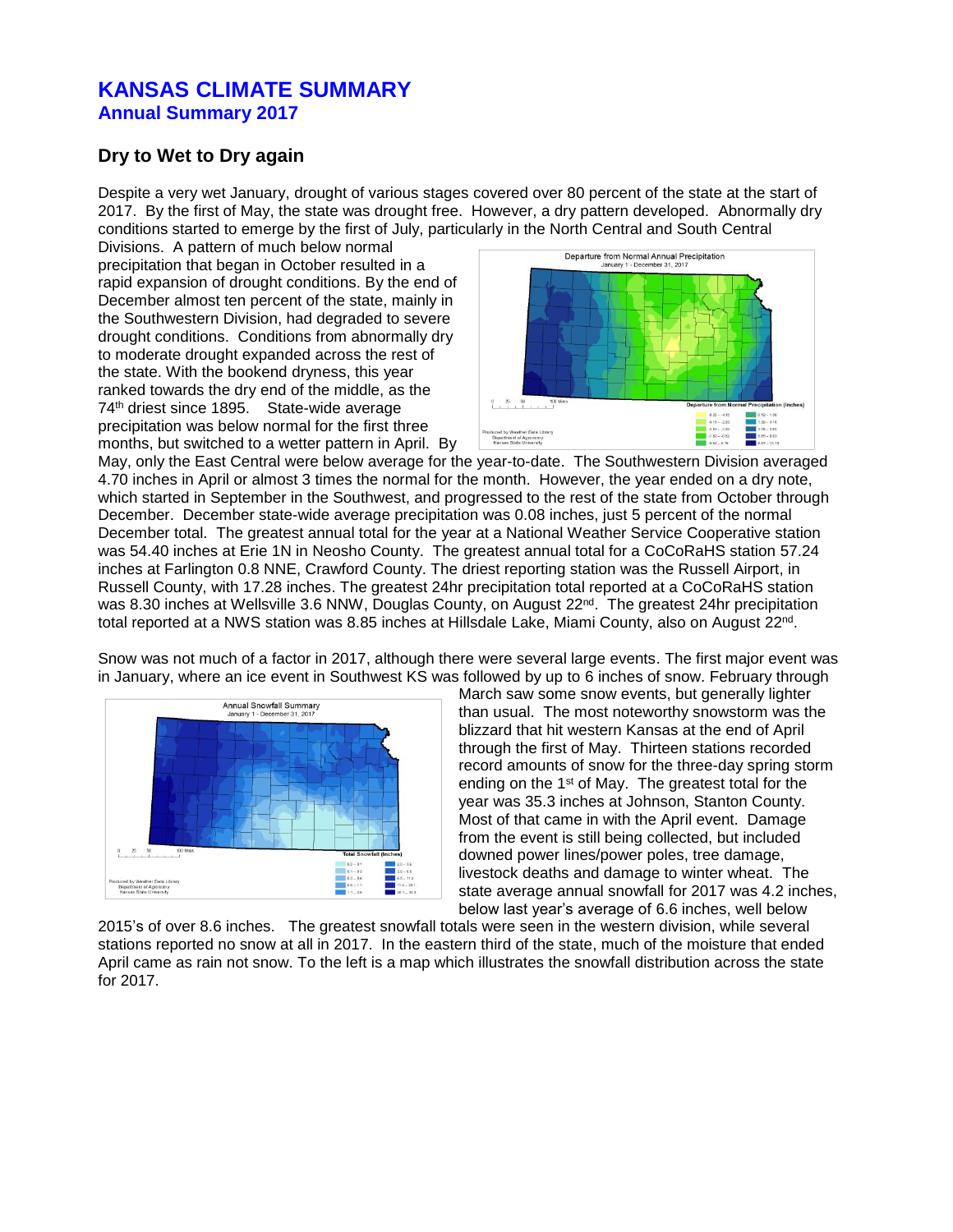Temperatures averaged above normal for the year, but not to the degree of 2016. State-wide average temperature in 2017 was 56.6 oF, which places it as the 21st warmest on record where 2016 was the 9th warmest. Only May and August averaged below normal. February had the greatest departure from normal,

with an average of 41.9 oF, or 7.9 degrees warmer than normal. Temperatures fluctuated considerably during the year, ranging from 111 oF at Salina Airport, Saline County on July 22nd to -15 oF at Clinton Lake, Douglas County, on January 6th. Despite being warmer than average, all divisions also saw temperatures plunge below zero. Even the Southeast Division recorded subzero temperatures, the coldest of which was a -4 oF at Winfield 3NE, Cowley County, on December 31<sup>st</sup>. The average date for the last spring freeze was April 14<sup>th</sup>. The earliest start to the growing season was a last freeze on March 15<sup>th</sup> at various locations in the South Central Division. Russell Springs 3N, Logan County,



had the latest freezing temperature in the spring with 31 oF reported on May 5<sup>th</sup>. The first fall freeze was mostly seasonal state-wide. The average date was October 22<sup>nd</sup>. The earliest first frost was reported on October 10<sup>th</sup> at Goodland, in Sherman County. The latest first frost was reported at Fredonia, Wilson County, on October 29th when temperatures dropped to 27 oF. The average length of the growing season was 190 days. The shortest growing season was at multiple locations in Northwest and West Central Kansas with 158 days. The station with the longest growing season was the Coffeyville Municipal Airport, Montgomery County, with a growing season of 226 days.

Drought conditions have shifted over the year, with just a short period that was drought free. The year started with much of the western third of the state in moderate to severe drought. Heavy spring moisture resulted in the state being drought free by the end of April. This lasted for 6 weeks, with abnormal dry conditions developing first in the North Central Division. Despite the overall wetter than average year in the



Southwest Division, lack of moisture in the late fall resulted in deterioration. Conditions declined most quickly in the South Central Division, with severe drought conditions in that part of the state. At the end of December almost 9 percent of the state is in severe drought. The rapid switch from extremely wet conditions to extremely dry conditions created problems with establishment of fall seed crops, such as winter wheat and canola. The continued dry weather, coupled with warmer than normal temperatures in November meant abnormally dry conditions spread across the state. Currently, approximately 63 percent of the state in

abnormally dry conditions, and an additional 24 percent of the state is in moderate drought. Just over 8 percent of the state is in severe drought. Little improvement is expected during the winter, and the severe drought might continue to push north and eastward. Normal spring rains are critical for any improvement in drought conditions. The El Niño/Southern Oscillation (ENSO) is expected to be in the La Niña phase as we move into the spring. This gives little confidence in increased moisture across the region, and the pattern is expected to continue into the spring.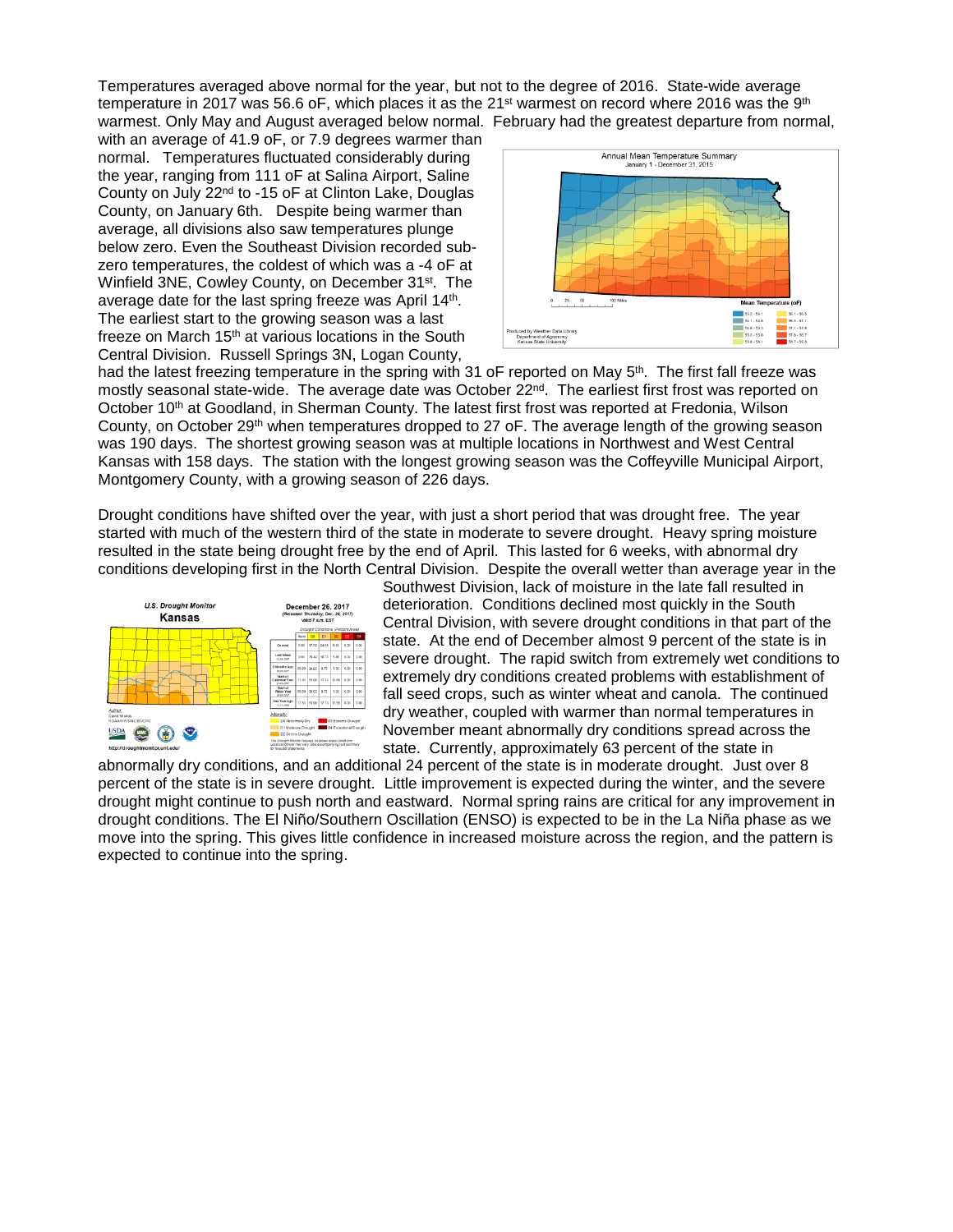The severe weather season wasn't as active as last year, nor as active as the 5-year average. Preliminary numbers from the Storm Prediction Center (SPC) show a total of 74 tornadoes in 2017, compared to a total of 99 tornadoes in 2016, and the five-year average (2008-2012) of 116 tornadoes. In contrast, hail and damaging wind reports were higher in 2017, with 590 hail reports versus 569 hail reports in 2016 and 580 damaging wind reports versus 539 damaging wind reports in 2016. Data on other severe weather events are available from the National Climatic Data Center (NCDC) storm database, but only through September. For the period from January to September, there were 129 flood or flash flood events affecting over 49 counties. There was one fatality from the flood events, in Miami County on the 22<sup>nd</sup> of August. Preliminary damage reports total to property and crops from the floods was approximately 27 thousand dollars. Generally, these property and crop damage reports are underestimated. In many cases, crop damage isn't immediately available and fails to be included in the storm total. Likewise, property damage that is from uninsured losses often is also missing in the overall total. There were no excessive heat events reported in 2017. There were 107 winter weather reports, including cold temperatures, snow, ice storms, through September, with the most intense occurring at the end of April. This total does not include the winter weather with extremely cold temperatures in December.

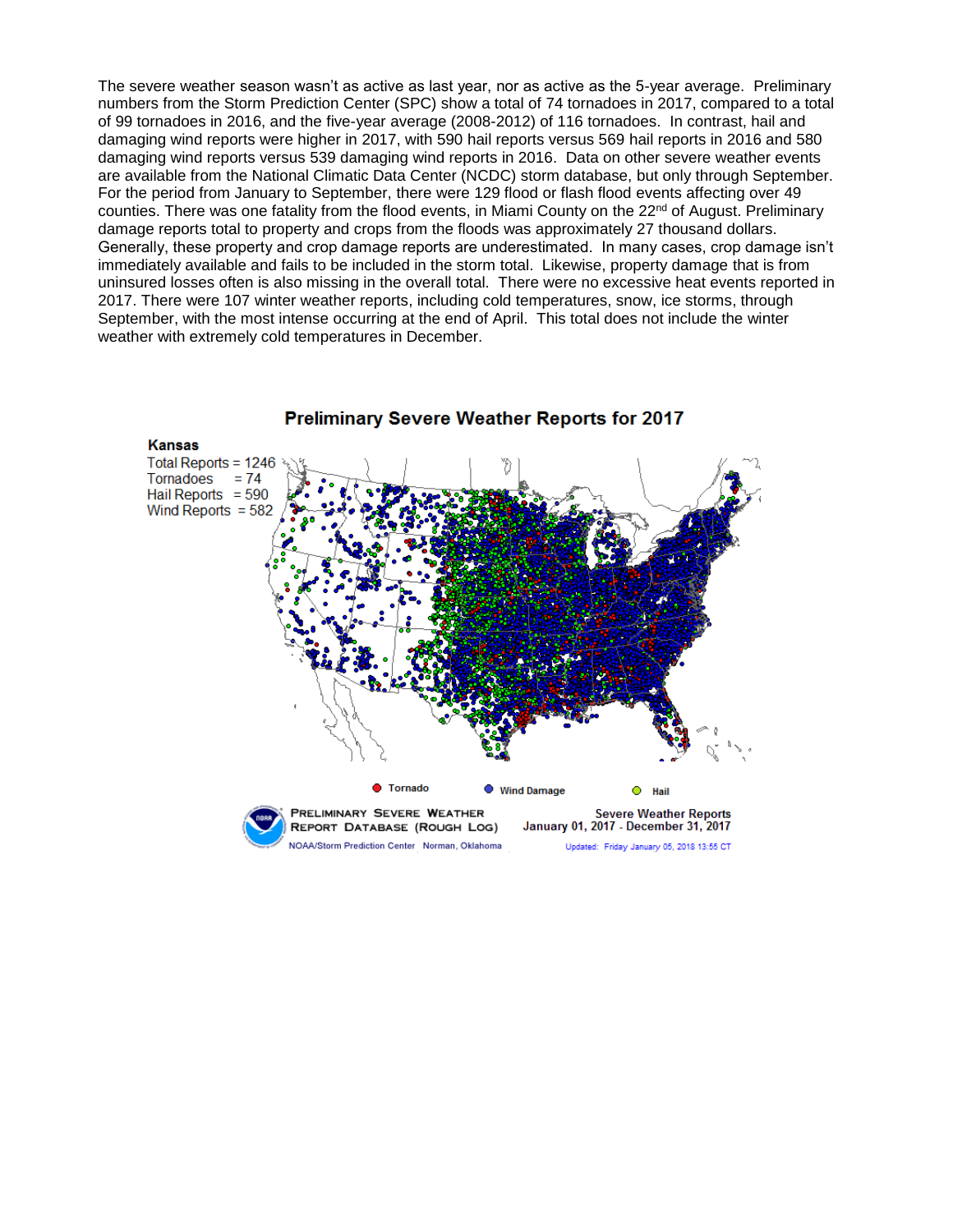| Table 1<br><b>Annual Summary</b><br><b>Kansas Climate Division Summary</b> |                               |          |               |                  |                                   |            |       |
|----------------------------------------------------------------------------|-------------------------------|----------|---------------|------------------|-----------------------------------|------------|-------|
|                                                                            | <b>Precipitation (inches)</b> |          |               | Temperature (°F) |                                   |            |       |
|                                                                            | 2017 through December         |          |               |                  | <b>Monthly</b><br><b>Extremes</b> |            |       |
|                                                                            | $\%$                          |          |               |                  |                                   |            |       |
| <b>Division</b>                                                            | <b>Total</b>                  | Dep. $1$ | <b>Normal</b> | Ave              | Dep. $1$                          | <b>Max</b> | Min   |
| <b>Northwest</b>                                                           | 20.37                         | $-0.99$  | 94            | 52.8             | 1.3                               | 109        | $-15$ |
| <b>West Central</b>                                                        | 23.25                         | 2.48     | 112           | 54.0             | 1.3                               | 110        | -8    |
| <b>Southwest</b>                                                           | 24.32                         | 4.42     | 123           | 56.3             | 1.4                               | 106        | $-10$ |
|                                                                            |                               |          |               |                  |                                   |            |       |
| <b>North Central</b>                                                       | 26.29                         | $-1.75$  | 93            | 55.1             | 1.8                               | 109        | $-10$ |
| <b>Central</b>                                                             | 25.99                         | $-3.30$  | 89            | 56.7             | 1.9                               | 111        | $-7$  |
| <b>South Central</b>                                                       | 31.18                         | $-0.14$  | 99            | 57.6             | 1.9                               | 107        | $-2$  |
|                                                                            |                               |          |               |                  |                                   |            |       |
| <b>Northeast</b>                                                           | 29.28                         | $-5.72$  | 83            | 55.0             | 1.8                               | 104        | -6    |
| <b>East Central</b>                                                        | 33.15                         | $-4.77$  | 86            | 56.5             | 1.9                               | 107        | -8    |
| <b>Southeast</b>                                                           | 41.37                         | $-0.12$  | 99            | 58.3             | 1.9                               | 106        | $-2$  |
|                                                                            |                               |          |               |                  |                                   |            |       |
| <b>STATE</b>                                                               | 28.64                         | $-0.75$  | 98            | 55.8             | 1.6                               | 111        | $-15$ |

1. Departure from 1981-2010 normal value

2. State Highest temperature: 111 °F at Salina Airport, Saline County, on July 22nd.

3. State Lowest temperature: -15 °F at Clinton Lake, Douglas County, on January 6th.

4. Greatest Annual Precipitation: 54.40 inches at Erie 1N, Neosho County (NWS); 57.24 inches at Farlington 0.8 NNE, Crawford County (CoCoRaHS).

## **Source: KSU Weather Data Library**